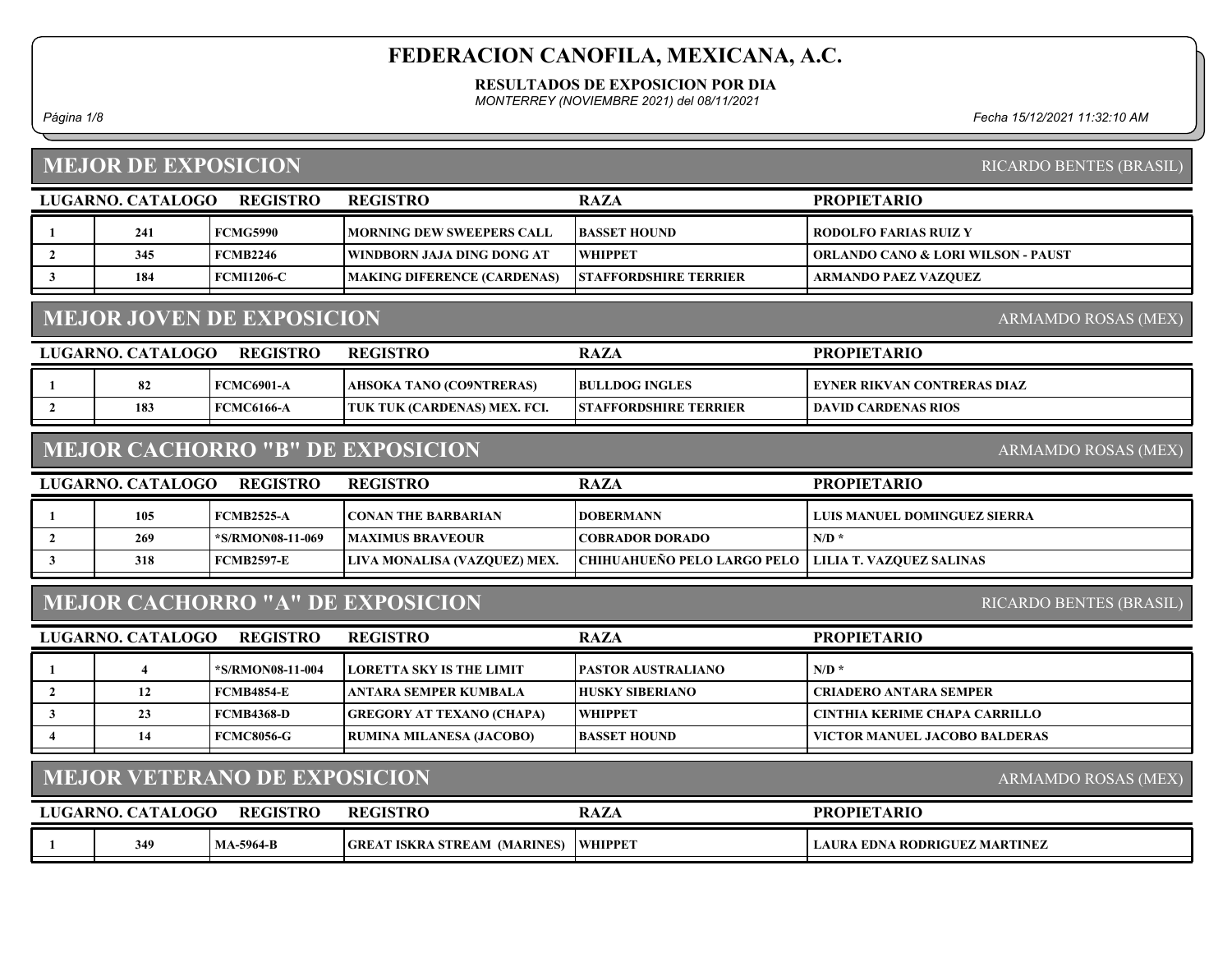RESULTADOS DE EXPOSICION POR DIA

MONTERREY (NOVIEMBRE 2021) del 08/11/2021

### MEJOR DE GRUPO 1

Página 2/8 Fecha 15/12/2021 11:32:11 AM

RICARDO BENTES (BRASIL)

RICARDO BENTES (BRASIL)

| LUGARNO, CATALOGO | <b>REGISTRO</b>   | <b>REGISTRO</b>              | <b>RAZA</b>                      | <b>PROPIETARIO</b>                   |
|-------------------|-------------------|------------------------------|----------------------------------|--------------------------------------|
| 31                | FCME9397-E        | <b>OPRAH DE MONTE REGIO</b>  | <b> PASTOR ALEMAN PELO CORTO</b> | .NULL.                               |
| 29                | FCME6017          | WORK OF ART DEJA VU          | <b>IBORDER COLLIE</b>            | SANTOS LOZANO JUAN CARLOS Y          |
| 35                | <b>FCMC7414-E</b> | WHISKEY SPECIAL GIF          | <b>  PASTOR AUSTRALIANO</b>      | <b>JUAN RAMON HERNANDEZ CARDENAS</b> |
| 42                | <b>FCMC0560-A</b> | CAILLEACH SASSENACH (MARTIN) | <b>IPASTOR DE SHETLAND</b>       | ANDRES JAVIER MARTIN ESCOBAR         |

# MEJOR JOVEN DE GRUPO 1

| LUGARNO. CATALOGO | <b>REGISTRO</b>   | <b>REGISTRO</b>                     | <b>RAZA</b>                | <b>PROPIETARIO</b>               |
|-------------------|-------------------|-------------------------------------|----------------------------|----------------------------------|
| 44                | <b>FCMC8140</b>   | <b>ADIL GAYAZ ORIGAMI</b>           | WELSH CORGI PEMBROKE       | - LEONARDO VI SALDAÑA GONZALEZ   |
| 42                | <b>FCMC0560-A</b> | <b>CAILLEACH SASSENACH (MARTIN)</b> | <b>IPASTOR DE SHETLAND</b> | ANDRES JAVIER MARTIN ESCOBAR     |
| 36                | GZ-6985-D         | <b>BULL (RAMIREZ) MEX.</b>          | <b>PASTOR AUSTRALIANO</b>  | <b>VIRIDIANA RAMIREZ MORELOS</b> |
| 28                | FCMC2150-D        | NARUMI (FERNANDEZ) MEX.FCI.         | <b>IBORDER COLLIE</b>      | ADRIAN FERNANDEZ YESAKI          |
|                   |                   |                                     |                            |                                  |

# MEJOR CACHORRO DE GRUPO 1

RICARDO BENTES (BRASIL)

| LUGARNO. CATALOGO<br><b>REGISTRO</b> |    |                   | <b>REGISTRO</b>                     | <b>RAZA</b>                      | <b>PROPIETARIO</b>            |
|--------------------------------------|----|-------------------|-------------------------------------|----------------------------------|-------------------------------|
|                                      | 35 | <b>FCMC7414-E</b> | WHISKEY SPECIAL GIF                 | <b> PASTOR AUSTRALIANO</b>       | JUAN RAMON HERNANDEZ CARDENAS |
|                                      | 24 | FCMB1221-B        | INIKO (SERVIN) MEX. FCI.            | <b>BORDER COLLIE</b>             | <b>RICARDO SERVIN TORRES</b>  |
|                                      |    | <b>FCMB5065</b>   | <b>IVAN HELSING SULTAN DIAMONDS</b> | <b>IPASTOR BELGA GROENENDAEL</b> | IVONNE ADRIANA DAMM GONZALEZ- |

# MEJOR DE GRUPO 2

SHALISA NEELY (USA)

| LUGARNO. CATALOGO | <b>REGISTRO</b>   | <b>REGISTRO</b>                               | <b>RAZA</b>           | <b>PROPIETARIO</b>             |
|-------------------|-------------------|-----------------------------------------------|-----------------------|--------------------------------|
| 101               | FCMF4968-D        | <b>PERLA (CAMPOS) MEX.FCI.</b>                | <b>BULLDOG INGLES</b> | MIGUEL SALVADOR CAMPOS DE LEON |
| 66                | <b>FCMF2510-C</b> | LAZARUS (ROCHA) MEX. FCI.                     | <b>BOXER</b>          | ERNESTO SUAREZ ESOUIVIAS       |
| 111               | FCME1541-A        | <b>RONALDO (OLIVERA) MEX.FCI.</b>             | <b>IDOBERMANN</b>     | MARCO ANTONIO OLIVERA OLIVERA  |
| 145               | FCMB3892          | <b>BARACK ROPLAHAUS OF SECUTOR ROTTWEILER</b> |                       | LUIS ENRIOUE MARTINEZ JIMENEZ  |
|                   |                   |                                               |                       |                                |

| MEJOR JOVEN DE GRUPO 2               | ARMAMDO ROSAS (MEX) |             |                    |  |
|--------------------------------------|---------------------|-------------|--------------------|--|
| <b>REGISTRO</b><br>LUGARNO. CATALOGO | <b>REGISTRO</b>     | <b>RAZA</b> | <b>PROPIETARIO</b> |  |
|                                      |                     |             |                    |  |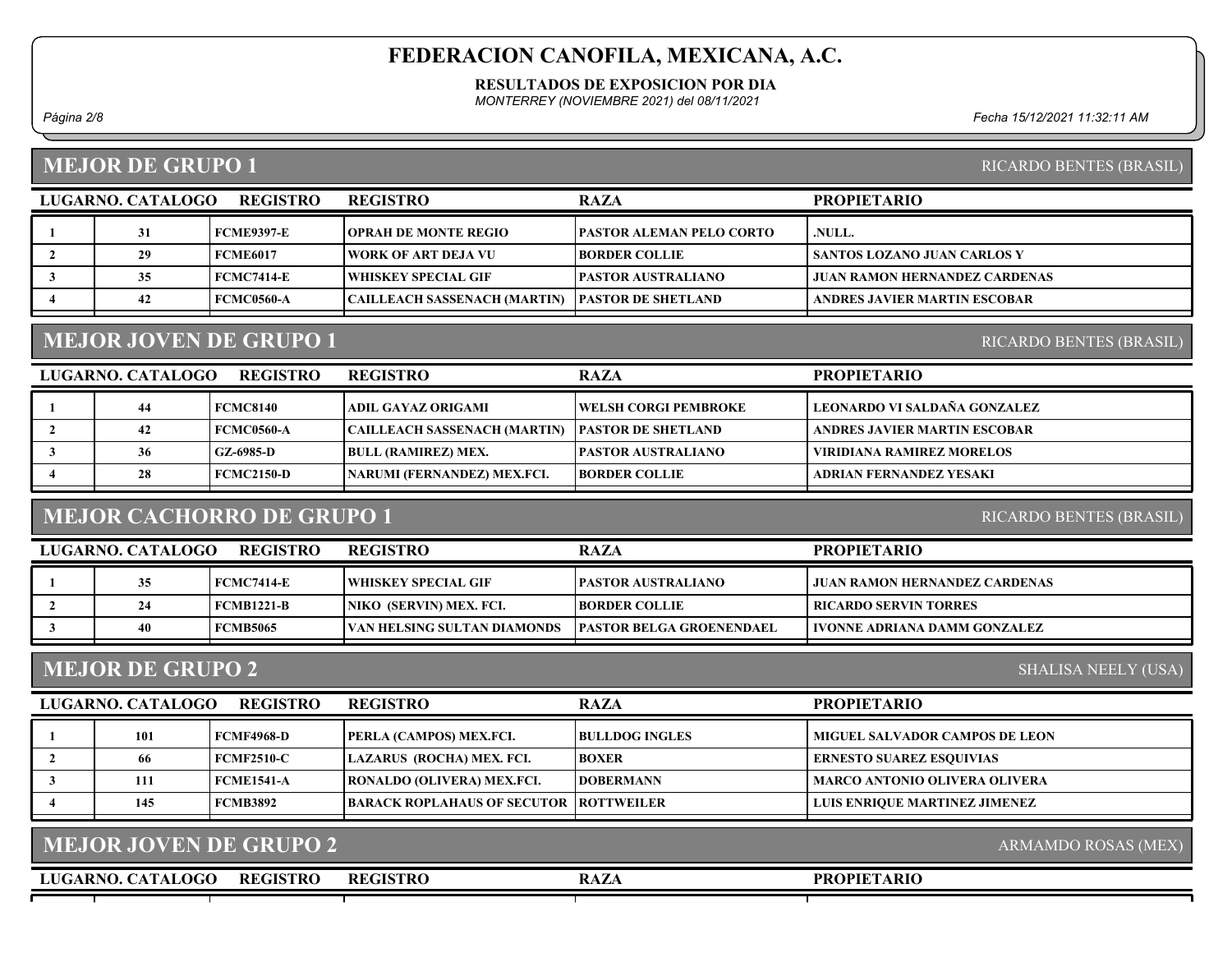RESULTADOS DE EXPOSICION POR DIA

MONTERREY (NOVIEMBRE 2021) del 08/11/2021

Página 3/8 Fecha 15/12/2021 11:32:11 AM

## MEJOR JOVEN DE GRUPO 2

ARMAMDO ROSAS (MEX)

| LUGARNO. CATALOGO | <b>REGISTRO</b>  | <b>REGISTRO</b>                   | <b>RAZA</b>           | <b>PROPIETARIO</b>                   |
|-------------------|------------------|-----------------------------------|-----------------------|--------------------------------------|
| 82                | FCMC6901-A       | AHSOKA TANO (CO9NTRERAS)          | <b>BULLDOG INGLES</b> | EYNER RIKVAN CONTRERAS DIAZ          |
| 57                | FCMC6106-A       | <b>CLEOPATRA (RAMOS) MEX.FCI.</b> | <b>BOXER</b>          | <b>REYNALDO JESUS RAMOS GONZALEZ</b> |
| 128               | FCME9766-B       | <b>CAYN (ALARCON) MEX.FCI.</b>    | <b>ROTTWEILER</b>     | DIEGO FERNANDO MARTINEZ SANCHEZ      |
| 163               | *S/RPUE06-03-010 | <b>MADDY</b>                      | <b>TERRANOVA</b>      | $N/D^*$                              |

# MEJOR CACHORRO DE GRUPO 2

| LUGARNO. CATALOGO | <b>REGISTRO</b>   | <b>REGISTRO</b>               | <b>RAZA</b>                       | <b>PROPIETARIO</b>                    |
|-------------------|-------------------|-------------------------------|-----------------------------------|---------------------------------------|
| 105               | FCMB2525-A        | <b>CONAN THE BARBARIAN</b>    | <b>IDOBERMANN</b>                 | LUIS MANUEL DOMINGUEZ SIERRA          |
| 69                | FCMB1335-A        | RAMIRO                        | <b>BULLDOG INGLES</b>             | <b>JOSE RAMON OLASCOAGA ABOYTES Y</b> |
| 126               | <b>FCMD3190-A</b> | <b>IVO (MAYORGA) MEX.FCI.</b> | <b>IROTTWEILER</b>                | <b>GERARDO MERCADO MIRA</b>           |
| 155               | FCME4165-B        | THE JUDGE AARON YANKEE        | <b>ISCHNAUZER MINIATURA SAL Y</b> | NORMA ALEJANDRA SUAREZ GONZALEZ       |
|                   |                   |                               |                                   |                                       |

### MEJOR DE GRUPO 3

RICARDO BENTES (BRASIL)

| LUGARNO. CATALOGO | <b>REGISTRO</b>   | <b>REGISTRO</b>                    | <b>RAZA</b>                       | <b>PROPIETARIO</b>          |
|-------------------|-------------------|------------------------------------|-----------------------------------|-----------------------------|
| 184               | <b>FCMI1206-C</b> | <b>MAKING DIFERENCE (CARDENAS)</b> | <b>STAFFORDSHIRE TERRIER</b>      | ARMANDO PAEZ VAZQUEZ        |
| 182               | <b>FCME5367-A</b> | <b>OSLO (VIDAL/VIDAL) MEX.FCI.</b> | <b>STAFFORDSHIRE BULL TERRIER</b> | RODOLFO AMADEUS LARA GAUNA  |
| 193               | FCME0791-A        | <b>RIO DE LUNA HUNTER'S WISHES</b> | <b>TYORKSHIRE TERRIER</b>         | <b>CRIADERO RIO DE LUNA</b> |
| 174               | <b>FCME4466-E</b> | <b>TROMINA AT BENNY (CHAVEZ)</b>   | <b>BULL TERRIER</b>               | <b>BENITO GALLARDO LUNA</b> |

### MEJOR JOVEN DE GRUPO 3

RICARDO BENTES (BRASIL)

| LUGARNO. CATALOGO | <b>REGISTRO</b>   | <b>REGISTRO</b>                | <b>RAZA</b>                  | <b>PROPIETARIO</b>                  |
|-------------------|-------------------|--------------------------------|------------------------------|-------------------------------------|
| 183               | FCMC6166-A        | TUK TUK (CARDENAS) MEX. FCI.   | <b>STAFFORDSHIRE TERRIER</b> | DAVID CARDENAS RIOS                 |
| 167               | <b>FCMC6376-B</b> | <b>PEATY (SANTOS) MEX.FCI.</b> | <b>BULL TERRIER</b>          | <b>JORGE SANTOS LIMA</b>            |
| 178               | FCMC1125-F        | MORA (EINAUDI) MEX.FCI.        | <b>LAKELAND TERRIER</b>      | <b>ROGER CAMACHO CRUZ</b>           |
| 177               | <b>CPRPJ5923</b>  | <b>IPISCO SOUR ELEERRE</b>     | LIACK RUSSELL TERRIER-       | <b>JUAN JOSE ALDERETE VELAZQUEZ</b> |
|                   |                   |                                |                              |                                     |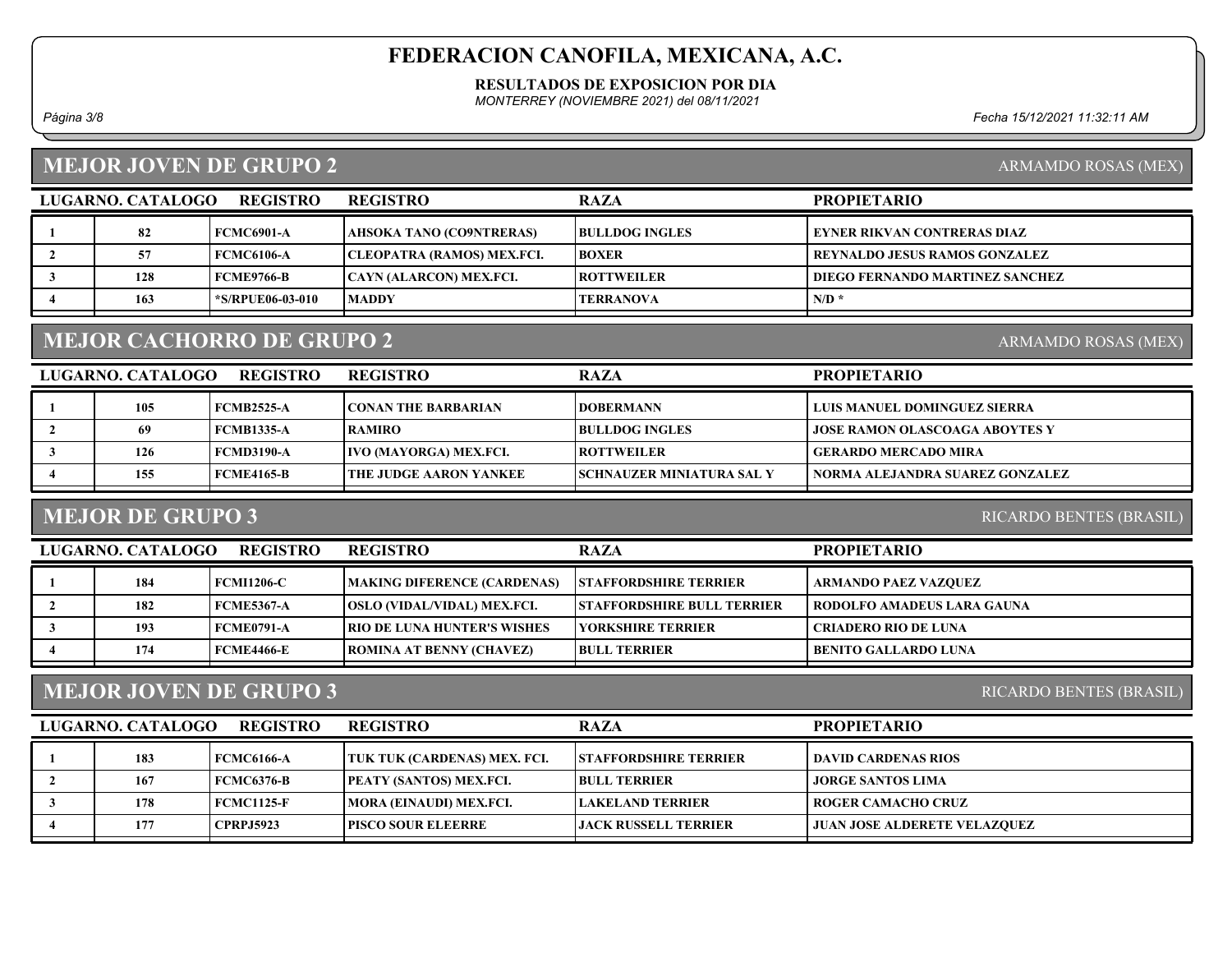RESULTADOS DE EXPOSICION POR DIA

MONTERREY (NOVIEMBRE 2021) del 08/11/2021

### MEJOR CACHORRO DE GRUPO 3

| Página 4/8 | Fecha 15/12/2021 11:32:11 AM |
|------------|------------------------------|
|------------|------------------------------|

RICARDO BENTES (BRASIL)

| LUGARNO. CATALOGO                              | <b>REGISTRO</b>   | <b>REGISTRO</b>             | <b>RAZA</b>                 | <b>PROPIETARIO</b>                     |  |  |  |
|------------------------------------------------|-------------------|-----------------------------|-----------------------------|----------------------------------------|--|--|--|
| 169                                            | <b>FCMB2711-B</b> | LEONA (RAMIREZ) MEX.FCI.    | <b>BULL TERRIER</b>         | <b>ERIK RAMIREZ JIMENEZ</b>            |  |  |  |
| 185                                            | <b>FCMD3150-A</b> | MEGAN (DEL REY) MEX. FCI.   | <b>WELSH TERRIER</b>        | ANNIA FABIOLA DEL REY PASQUALLI        |  |  |  |
| 48                                             | <b>FCME4510</b>   | GARCINI'S TITA'S CARLITOS   | FOX TERRIER PELO DE ALAMBRE | <b>FELIPE DE JESUS LARA OLMOS</b>      |  |  |  |
| 188                                            | <b>FCME1663-A</b> | MEZCAL (GUTIERREZ) MEX.FCI. | <b>YORKSHIRE TERRIER</b>    | <b>LAURA LIZZETH GUTIERREZ CONDADO</b> |  |  |  |
| <b>MEJOR DE GRUPO 4</b><br>ARMAMDO ROSAS (MEX) |                   |                             |                             |                                        |  |  |  |
| LUGARNO. CATALOGO                              | <b>REGISTRO</b>   | <b>REGISTRO</b>             | <b>RAZA</b>                 | <b>PROPIETARIO</b>                     |  |  |  |

| 194 | 744-B<br>:MF | <b>MEX.FCI.</b><br>$\mathbf{r}$ and $\mathbf{r}$ and $\mathbf{r}$<br><b>(RODRIGI</b><br>NIK<br>''LL | <b>DACHSHU</b><br>DEL<br><b>THD</b><br><b>MINIA</b><br>$\cdots$<br>ND.<br>LUKA<br>I E LA | TVE.<br><b>RODRIGUEZ</b><br><b>BAEZ</b><br>' ZMIN .<br>A |
|-----|--------------|-----------------------------------------------------------------------------------------------------|------------------------------------------------------------------------------------------|----------------------------------------------------------|
|     |              |                                                                                                     |                                                                                          |                                                          |
|     |              |                                                                                                     |                                                                                          |                                                          |

#### MEJOR DE GRUPO 5

LUGARNO. CATALOGO REGISTRO RAZA PROPIETARIO REGISTRO 1 205 FCMG5211-B AMERICAN LEGEND GORDON AKITA AMERICANO JOAN ANDRES URBIOLA CARDONA 2 229 FCMF9566-A JAFARD POMS DANDY BOY POMERANIAN (SPITZ ALEMAN) JUAN JOSE VILLEGAS HERNANDEZ 3 215 FCMG4293 KRISTARI'S SHAMAN HUSKY SIBERIANO HORACIO DONJUAN BRAVO 4 232 FCMB2922 ART PRIDE BOUCHERON SHINING POMERANIAN (SPITZ ALEMAN) PAOLA DE LUCAS BERNAL

#### MEJOR JOVEN DE GRUPO 5

ARMAMDO ROSAS (MEX)

| LUGARNO. CATALOGO | <b>REGISTRO</b>   | <b>REGISTRO</b>                    | <b>RAZA</b>                      | <b>PROPIETARIO</b>            |
|-------------------|-------------------|------------------------------------|----------------------------------|-------------------------------|
| 232               | <b>FCMB2922</b>   | <b>ART PRIDE BOUCHERON SHINING</b> | <b>POMERANIAN (SPITZ ALEMAN)</b> | <b>PAOLA DE LUCAS BERNAL</b>  |
| 236               | <b>FCMC1861-D</b> | <b>IZTLY (MARTINEZ) MEX. FCI.</b>  | <b>IXOLOITZCUINTLE ESTANDAR</b>  | <b>AMEZCUA JOSE FELICIANO</b> |
| 206               | FCMC2842-A        | <b>ALASTOR DE LUNA S&amp;S</b>     | <b>HUSKY SIBERIANO</b>           | NORA EDITH HERNANDEZ BENITO   |
| 203               | FCMC2441-E        | <b>JACKIE (CANTO) MEX.FCI.</b>     | <b>AKITA AMERICANO</b>           | LIZBETH DANIELA ARZALUZ PEREZ |

## MEJOR CACHORRO DE GRUPO 5

ARMAMDO ROSAS (MEX)

| LUGARNO. CATALOGO | <b>REGISTRO</b>   | <b>REGISTRO</b>                    | RAZA                             | <b>PROPIETARIO</b>                |
|-------------------|-------------------|------------------------------------|----------------------------------|-----------------------------------|
| 196               | <b>FCMB1945-C</b> | LUNA NUEVA (GONZALEZ)              | AKITA AMERICANO                  | ALBERTO GONZALEZ DE LA PARRA      |
| 227               | <b>FCMB2471-F</b> | <b>CANDY CANDY (GONZALEZ) MEX.</b> | <b>POMERANIAN (SPITZ ALEMAN)</b> | I OMAR ABRAHAM GONZALEZ CONTRERAS |

ARMAMDO ROSAS (MEX)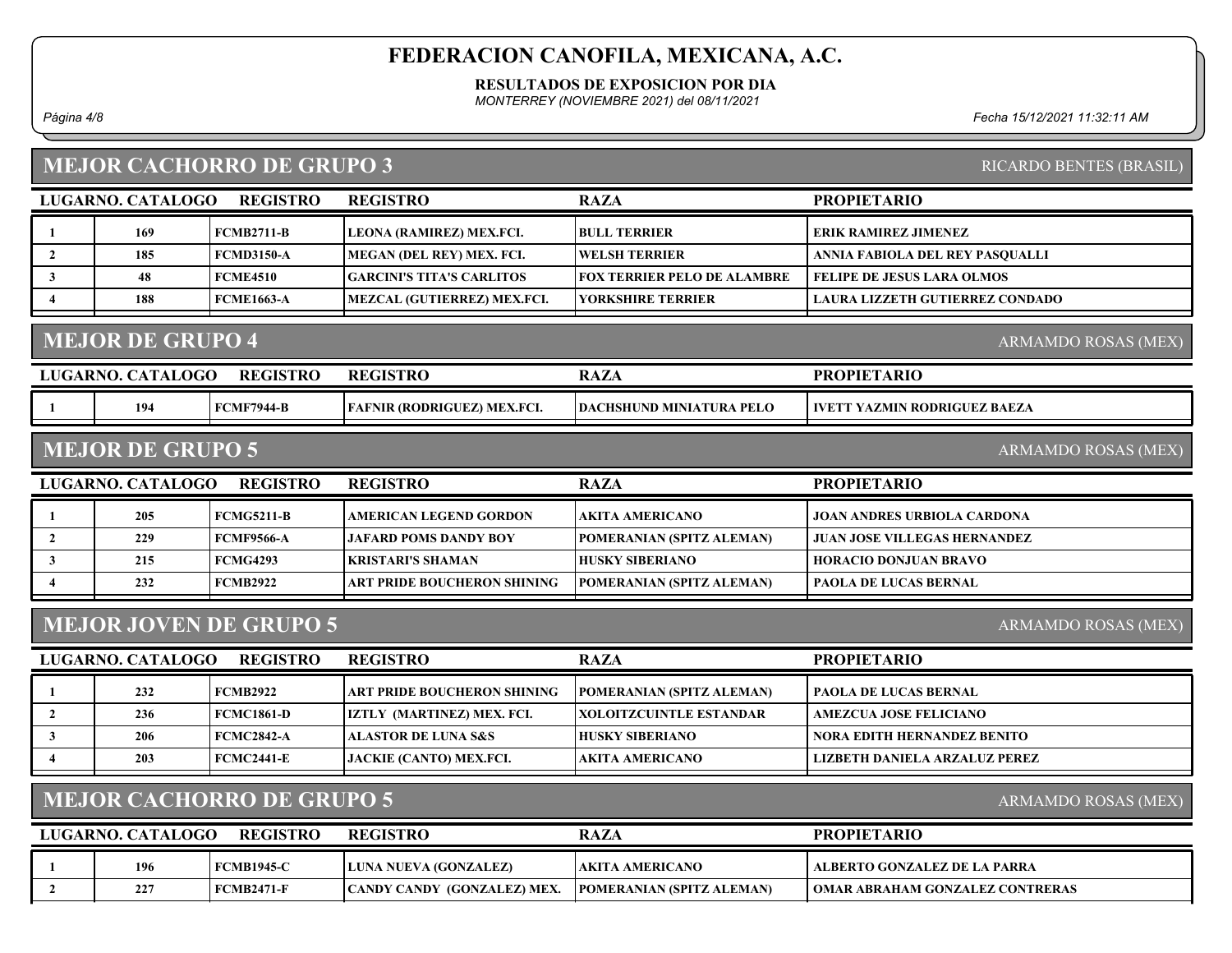RESULTADOS DE EXPOSICION POR DIA

MONTERREY (NOVIEMBRE 2021) del 08/11/2021

Página 5/8 Fecha 15/12/2021 11:32:12 AM

### MEJOR CACHORRO DE GRUPO 5

LUGARNO. CATALOGO REGISTRO REGISTRO

REGISTRO

|                                                          | <b>LUGARNO. CATALOGO</b> | <b>REGISTRO</b>   | <b>REGISTRO</b>                   | <b>RAZA</b>                     | <b>PROPIETARIO</b>                 |  |
|----------------------------------------------------------|--------------------------|-------------------|-----------------------------------|---------------------------------|------------------------------------|--|
| 3                                                        | 237                      | <b>FCMB3773-A</b> | K'INICH (VALDERRAMA) MEX.FCI.     | <b>XOLOITZCUINTLE MINIATURA</b> | <b>JONATHAN VALDERRAMA ZAMORA</b>  |  |
| $\overline{\mathbf{4}}$                                  | 217                      | <b>FCMD3174-E</b> | ZELDA (DURAN) MEX.FCI.            | <b>MALAMUTE DE ALASKA</b>       | <b>ALEJANDRO PAMANES ESTRADA</b>   |  |
|                                                          |                          |                   |                                   |                                 |                                    |  |
|                                                          | <b>MEJOR DE GRUPO 6</b>  |                   |                                   |                                 | RICARDO BENTES (BRASIL)            |  |
|                                                          | LUGARNO. CATALOGO        | <b>REGISTRO</b>   | <b>REGISTRO</b>                   | <b>RAZA</b>                     | <b>PROPIETARIO</b>                 |  |
| -1                                                       | 241                      | <b>FCMG5990</b>   | <b>MORNING DEW SWEEPERS CALL</b>  | <b>BASSET HOUND</b>             | <b>RODOLFO FARIAS RUIZ Y</b>       |  |
| $\overline{2}$                                           | 242                      | <b>FCME4990</b>   | <b>MILROC KEEP THE CHANGE</b>     | <b>BEAGLE</b>                   | <b>FELIPE OUIJANO ALEGRIA</b>      |  |
| $\mathbf{3}$                                             | 245                      | <b>FCME1681</b>   | <b>APOLO DE ORBIS CAN</b>         | <b>DALMATA</b>                  | <b>LILLIAN J. JIMENEZ VALVERDE</b> |  |
|                                                          |                          |                   |                                   |                                 |                                    |  |
| <b>MEJOR JOVEN DE GRUPO 6</b><br>RICARDO BENTES (BRASIL) |                          |                   |                                   |                                 |                                    |  |
|                                                          |                          |                   |                                   |                                 |                                    |  |
|                                                          | LUGARNO. CATALOGO        | <b>REGISTRO</b>   | <b>REGISTRO</b>                   | <b>RAZA</b>                     | <b>PROPIETARIO</b>                 |  |
| -1                                                       | 242                      | <b>FCME4990</b>   | <b>MILROC KEEP THE CHANGE</b>     | <b>BEAGLE</b>                   | FELIPE QUIJANO ALEGRIA             |  |
| $\overline{2}$                                           | 238                      | <b>FCMC6522-C</b> | <b>JUST CALL ME CRAZY</b>         | <b>BASSET HOUND</b>             | <b>HOLDA M. NOVELO Y</b>           |  |
|                                                          |                          |                   |                                   |                                 |                                    |  |
|                                                          | <b>MEJOR DE GRUPO 7</b>  |                   |                                   |                                 | ARMAMDO ROSAS (MEX)                |  |
|                                                          | LUGARNO. CATALOGO        | <b>REGISTRO</b>   | <b>REGISTRO</b>                   | <b>RAZA</b>                     | <b>PROPIETARIO</b>                 |  |
| -1                                                       | 251                      | <b>CPRPJ5973</b>  | LUCKSHERAY IMAGE LINE             | <b>SETTER INGLES</b>            | <b>ALFONSO BRITO GODOY</b>         |  |
| $\overline{2}$                                           | 247                      | <b>CPRPI4204</b>  | <b>ATILA BTO 2016 DO BALACO</b>   | POINTER ALEMAN DE PELO CORTO    | <b>ADRIANA MAGNE</b>               |  |
| $\mathbf{3}$                                             | 253                      | <b>FCMF3502-B</b> | <b>ALLEGIANCE DISTANT DREAMER</b> | <b>SETTER IRLANDES</b>          | <b>CRIADERO ALLEGIANCE</b>         |  |

#### MEJOR JOVEN DE GRUPO 7

LUGARNO. CATALOGO REGISTRO RAZA PROPIETARIO REGISTRO 1 251 CPRPJ5973 LUCKSHERAY IMAGE LINE SETTER INGLES ALFONSO BRITO GODOY 2 248 FCMC7395-B ALDA (HERNANDEZ) MEX.FCI. POINTER ALEMAN DE PELO CORTO EDMUNDO FELIPE BATRES OLIVARES 3 250 FCME6239 ROMERO ROBERTO BRACO ITALIANO ROBERTO ROBERTO ROBERTO ROBERTO ROBERTO ROBERTO ROBERTO BRACO ITALIANO

ARMAMDO ROSAS (MEX)

ARMAMDO ROSAS (MEX)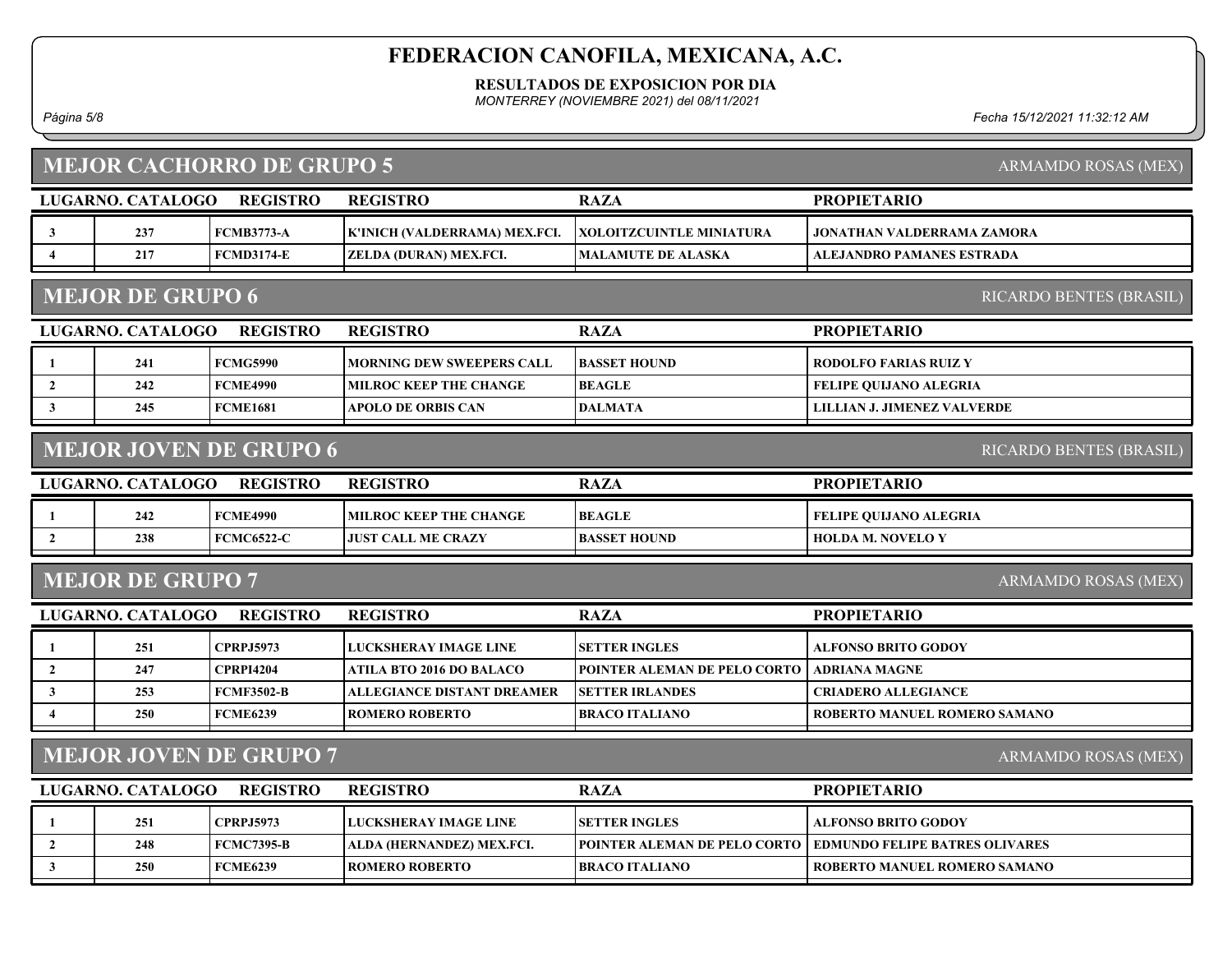RESULTADOS DE EXPOSICION POR DIA

MONTERREY (NOVIEMBRE 2021) del 08/11/2021

## MEJOR DE GRUPO 8

Página 6/8 Fecha 15/12/2021 11:32:12 AM

RICARDO BENTES (BRASIL)

| LUGARNO. CATALOGO | <b>REGISTRO</b> | <b>REGISTRO</b>                                          | <b>RAZA</b>                     | <b>PROPIETARIO</b>        |
|-------------------|-----------------|----------------------------------------------------------|---------------------------------|---------------------------|
| 274               | <b>FCME5521</b> | <b>ARQUIVOLTA LITTLE ROCK AND</b>                        | <b>COCKER SPANIEL AMERICANO</b> | XOCHITL MARTINEZ TIJERINA |
| 267               | <b>FCMC2156</b> | MAXIMUS GOLDEN TRIP PARADISE   COBRADOR DORADO           |                                 | LILIA T. VAZQUEZ SALINAS  |
| 263               | FCME9196-B      | <b>BLACK DEKIRO (ANGUIANO) MEX. COBRADOR DE LABRADOR</b> |                                 | RICARDO DELGADO OUIROZ    |
|                   |                 |                                                          |                                 |                           |

## MEJOR JOVEN DE GRUPO 8

RICARDO BENTES (BRASIL)

| LUGARNO. CATALOGO<br><b>REGISTRO</b> |     |                   | <b>REGISTRO</b>                   | <b>RAZA</b>                     | <b>PROPIETARIO</b>                      |
|--------------------------------------|-----|-------------------|-----------------------------------|---------------------------------|-----------------------------------------|
|                                      | 256 | FCMC2153-D        | <b>ROKO</b> (CAZANGO) MEX. FCI.   | <b> COBRADOR DE LABRADOR</b>    | <b>I JUAN LUIS CAZANGO MARTINEZ</b>     |
|                                      | 264 | <b>FCMC7629-A</b> | HUNTER (MANZANERO) MEX.FCI.       | <b>COBRADOR DORADO</b>          | <b>HEBERT ANDRES MANZANERO MARTINEZ</b> |
|                                      | 273 | <b>FCMC6084-B</b> | <b>BALOO (CISNEROS) MEX. FCI.</b> | <b>COCKER SPANIEL AMERICANO</b> | FLOR D. FIELD_                          |
|                                      |     |                   |                                   |                                 |                                         |

### MEJOR CACHORRO DE GRUPO 8

RICARDO BENTES (BRASIL)

| LUGARNO. CATALOGO | REGISTRO          | <b>REGISTRO</b>                                           | <b>RAZA</b>                 | <b>PROPIETARIO</b>        |
|-------------------|-------------------|-----------------------------------------------------------|-----------------------------|---------------------------|
| 269               | *S/RMON08-11-069  | <b>IMAXIMUS BRAVEOUR</b>                                  | COBRADOR DORADO_            | $N/D$ *                   |
| 254               | FCMB2348-A        | ALLDANS TOÑO MEX.FCL                                      | <b>COBRADOR DE LABRADOR</b> | <b>CRIADERO ALLDANS</b>   |
| 272               | <b>FCMB3953-A</b> | AEYX GREAT PATRICK (MARTINEZ)   COCKER SPANIEL AMERICANO_ |                             | XOCHITL MARTINEZ TIJERINA |
|                   |                   |                                                           |                             |                           |

#### MEJOR DE GRUPO 9

RICARDO BENTES (BRASIL)

| LUGARNO. CATALOGO<br><b>REGISTRO</b> |     |                   | <b>REGISTRO</b>                     | <b>RAZA</b>                                       | <b>PROPIETARIO</b>                  |
|--------------------------------------|-----|-------------------|-------------------------------------|---------------------------------------------------|-------------------------------------|
|                                      | 338 | <b>FCMD1194-A</b> | <b>BLUE HEAVEN (GUTIERREZ) MEX.</b> | <b>SHIH TZU</b>                                   | ELVIA NOHEMI GALINDO DUARTE         |
|                                      | 289 | <b>FCMC7891</b>   | LIOHN WICK GALLUS                   | <b>BULLDOG FRANCES</b>                            | DANIEL CASTILLO                     |
|                                      | 331 | <b>CPRPJ5969</b>  | GIRALDITA'S DELICIOSA               | <b>PUG</b>                                        | <b>JOSE ALBERTO VELEZ CONTRERAS</b> |
|                                      | 314 | <b>FCMF8708-A</b> | <b>SUPER MARIO BROSS (LAUE)</b>     | CHIHUAHUEÑO PELO CORTO PELO   MARIO LEON GONZALEZ |                                     |
|                                      |     |                   |                                     |                                                   |                                     |

## MEJOR JOVEN DE GRUPO 9

RICARDO BENTES (BRASIL)

| LUGARNO, CATALOGO | <b>REGISTRO</b> | <b>REGISTRO</b>              | <b>RAZA</b>             | <b>PROPIETARIO</b>       |
|-------------------|-----------------|------------------------------|-------------------------|--------------------------|
| 289               | <b>FCMC7891</b> | LIOHN WICK GALLUS            | <b>BULLDOG FRANCES</b>  | DANIEL CASTILLO_         |
| 329               | FCMC6196-D      | <b>IWONDERWOMAN LUNARAMI</b> | <b>IPOODLE GRANDE -</b> | JOSE DE JESUS LUNA LOPEZ |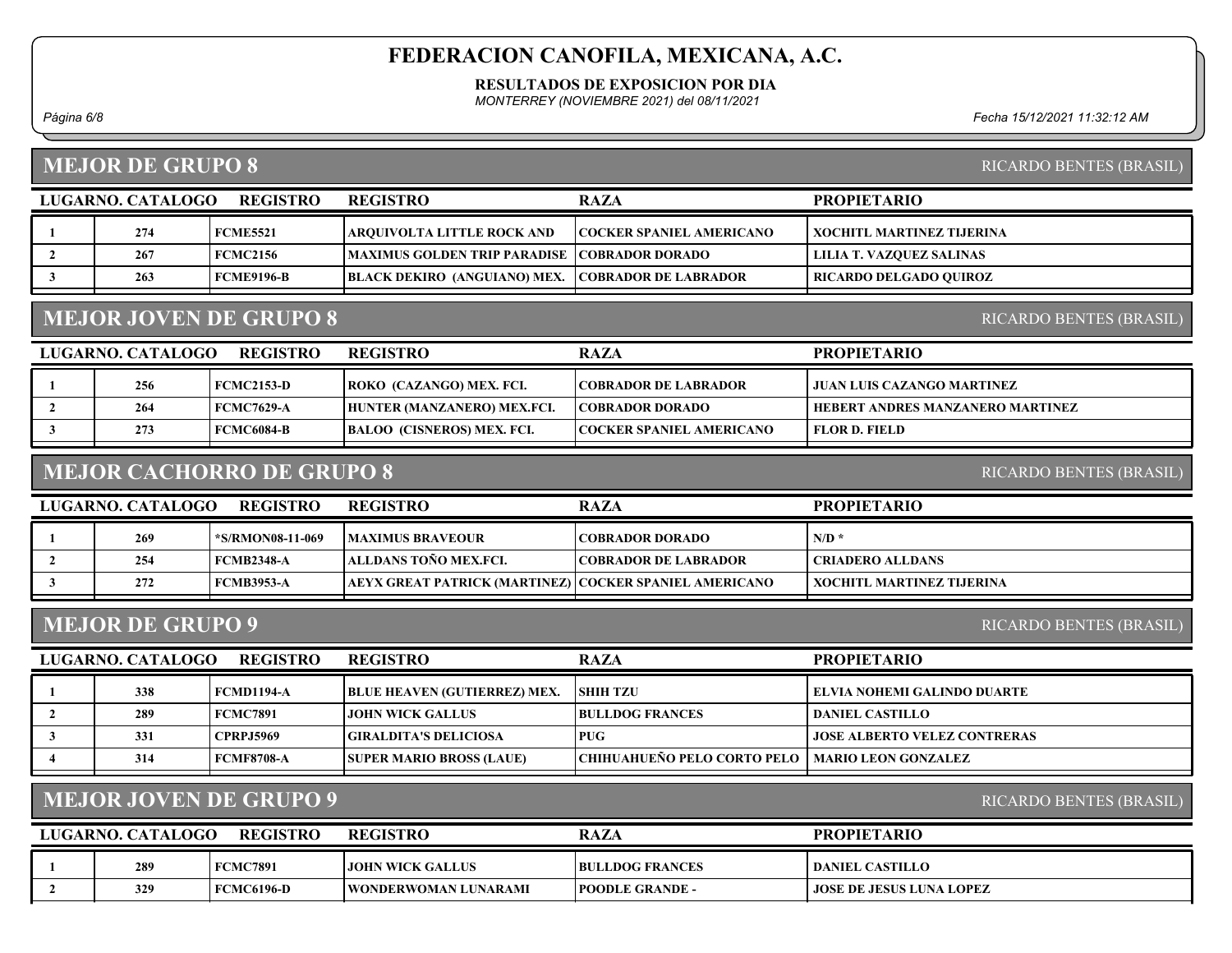RESULTADOS DE EXPOSICION POR DIA

MONTERREY (NOVIEMBRE 2021) del 08/11/2021

### MEJOR JOVEN DE GRUPO 9

Página 7/8 Fecha 15/12/2021 11:32:12 AM

| <b>MEJOR JOVEN DE GRUPO 9</b><br>RICARDO BENTES (BRASIL)               |                          |                   |                                     |                             |                                               |  |
|------------------------------------------------------------------------|--------------------------|-------------------|-------------------------------------|-----------------------------|-----------------------------------------------|--|
| LUGARNO. CATALOGO<br><b>REGISTRO</b><br><b>REGISTRO</b><br><b>RAZA</b> |                          |                   |                                     |                             | <b>PROPIETARIO</b>                            |  |
| $\mathbf{3}$                                                           | 331                      | <b>CPRPJ5969</b>  | <b>GIRALDITA'S DELICIOSA</b>        | <b>PUG</b>                  | <b>JOSE ALBERTO VELEZ CONTRERAS</b>           |  |
| $\overline{4}$                                                         | 334                      | <b>FCMC5046-C</b> | <b>JESSIE JAMES (LUNA) MEX.FCI.</b> | <b>SHIH TZU</b>             | <b>GUILLERMO YARET LUNA ALEJANDRO</b>         |  |
| <b>MEJOR CACHORRO DE GRUPO 9</b>                                       |                          |                   |                                     |                             | RICARDO BENTES (BRASIL)                       |  |
|                                                                        | LUGARNO. CATALOGO        | <b>REGISTRO</b>   | <b>REGISTRO</b>                     | <b>RAZA</b>                 | <b>PROPIETARIO</b>                            |  |
| 1                                                                      | 318                      | <b>FCMB2597-E</b> | LIVA MONALISA (VAZQUEZ) MEX.        | CHIHUAHUEÑO PELO LARGO PELO | LILIA T. VAZQUEZ SALINAS                      |  |
| $\overline{2}$                                                         | 277                      | <b>FCMB1260-D</b> | CHARLIE DO IT (CARBAJAL) MEX.       | <b>BICHON FRISE</b>         | CARLA PATRICIA CARBAJAL RODRIGUEZ             |  |
| 3                                                                      | 281                      | *S/RCEL09-10-273  | <b>TOKIO</b>                        | <b>BULLDOG FRANCES</b>      | $N/D$ *                                       |  |
| $\overline{4}$                                                         | 327                      | <b>CPRPI3872</b>  | <b>EDIVETTE CRUELLA DE V1L</b>      | <b>POODLE GRANDE -</b>      | <b>JOSE DE JESUS LUNA LOPEZ</b>               |  |
| <b>MEJOR DE GRUPO 10</b><br>RICARDO BENTES (BRASIL)                    |                          |                   |                                     |                             |                                               |  |
|                                                                        | LUGARNO. CATALOGO        | <b>REGISTRO</b>   | <b>REGISTRO</b>                     | <b>RAZA</b>                 | <b>PROPIETARIO</b>                            |  |
| 1                                                                      | 345                      | <b>FCMB2246</b>   | WINDBORN JAJA DING DONG AT          | WHIPPET                     | <b>ORLANDO CANO &amp; LORI WILSON - PAUST</b> |  |
| $\mathbf{3}$                                                           | 340                      | <b>CPRI3661</b>   | <b>BELLATRIX (JUAREZ) MEX.</b>      | <b>GALGO ESPAÑOL</b>        | <b>JUAN ARTURO JUAREZ GARAY</b>               |  |
| $\overline{\mathbf{4}}$                                                | 339                      | <b>FCMG6905-A</b> | HUAPANGO (NUÑEZ) MEX.FCI.           | <b>BORZOI</b>               | <b>DAVID FLORES FARFAN</b>                    |  |
| <b>MEJOR JOVEN DE GRUPO 10</b><br>RICARDO BENTES (BRASIL)              |                          |                   |                                     |                             |                                               |  |
|                                                                        | LUGARNO. CATALOGO        | <b>REGISTRO</b>   | <b>REGISTRO</b>                     | <b>RAZA</b>                 | <b>PROPIETARIO</b>                            |  |
| $\overline{2}$                                                         | 347                      | <b>FCMC5043-C</b> | CATRINA (RODRIGUEZ) MEX.FCI.        | WHIPPET                     | <b>LAURA EDNA RODRIGUEZ MARTINEZ</b>          |  |
| <b>MEJOR VETERANO DE GRUPO 10</b><br>RICARDO BENTES (BRASIL)           |                          |                   |                                     |                             |                                               |  |
|                                                                        |                          |                   |                                     |                             |                                               |  |
|                                                                        | LUGARNO. CATALOGO        | <b>REGISTRO</b>   | <b>REGISTRO</b>                     | <b>RAZA</b>                 | <b>PROPIETARIO</b>                            |  |
| -1                                                                     | 349                      | <b>MA-5964-B</b>  | <b>GREAT ISKRA STREAM (MARINES)</b> | <b>WHIPPET</b>              | <b>LAURA EDNA RODRIGUEZ MARTINEZ</b>          |  |
|                                                                        | <b>MEJOR DE GRUPO 11</b> |                   |                                     |                             | <b>SHALISA NEELY (USA)</b>                    |  |